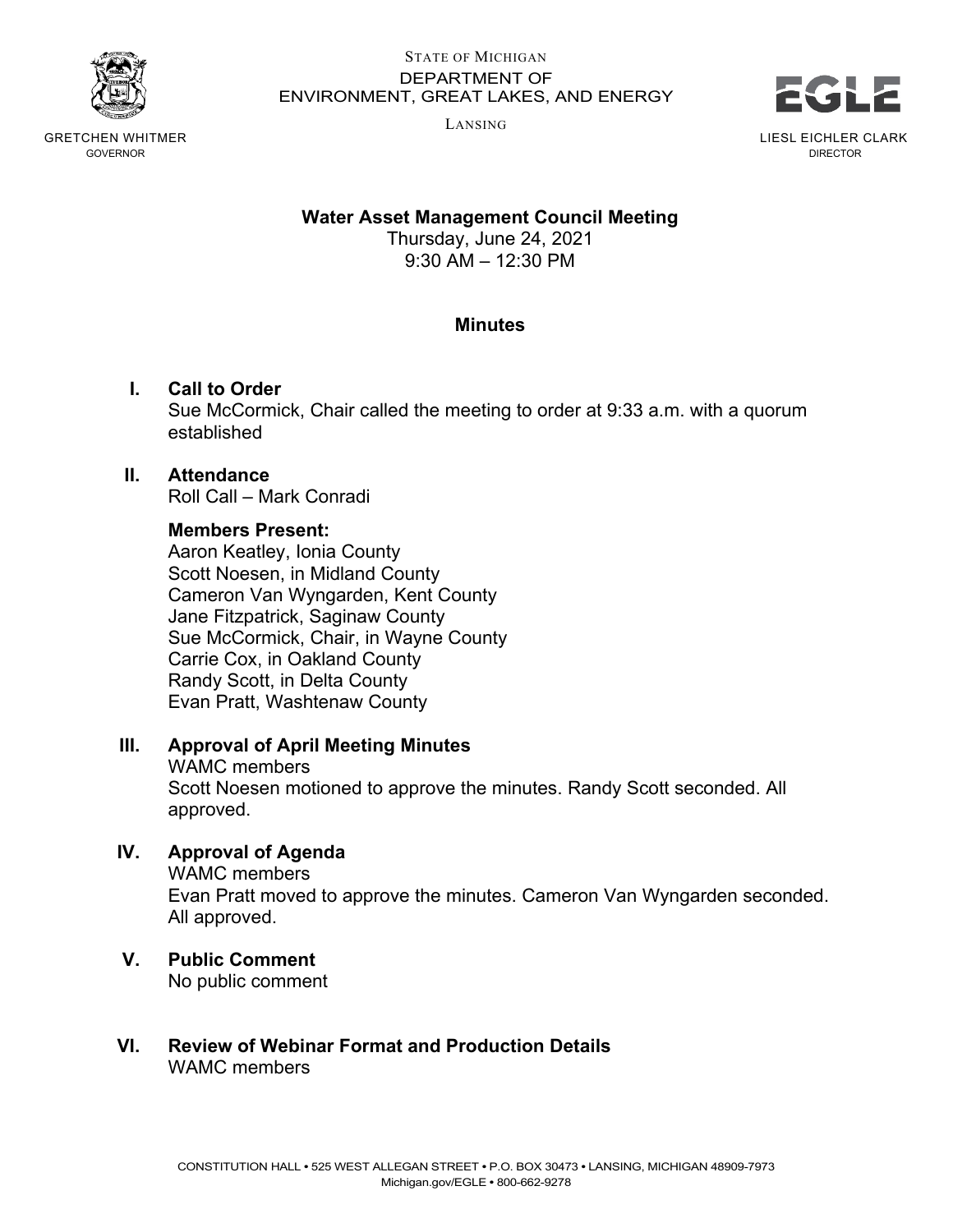WAMC Meeting Page 2 June 24, 2021

Carrie Cox. EGLE will provide content for the webinar and assigned two staff members to work on setting it up. The webinar is scheduled for September 8 – 9- 10:30. A notification letter needs to be finalized by the council. Kelly Green from EGLE will send the draft letter to the group. The letter will be finalized and approved by the council in the next week. Sue McCormick asked if talking points had been created for the webinar. Carrie Cox said she would invite Sue to the webinar. AWWA and MWEA will advertise.

Sue McCormick asked for a motion to share a draft to be finalized prior to the July meeting. Carrie Cox made such a motion, Evan Pratt seconded. All members approved.

#### **VII. Discuss Format for Review of Incoming Surveys** WAMC members

Carrie Cox moved to table until the SEMCOG discussion. Sue McCormick asked to talk about what review means at the July meeting.

## **VIII. Review and Approval of WAMC Annual Report**

WAMC members

Cameron Van Wyngarden shared he and Evan Pratt's updates to the annual report. Discussion about strategic planning in 21 was discussed. Aaron Keatley told Sue McCormick that they could meet separately to discuss EGLE participation. Evan Pratt stated the budget subcommittee would have more resource needs to present in the July meeting. Jane Fitzpatrick made a motion to approve the report after review and comments. Carrie Cox seconded. All members approved.

**IX. Establishing Subcommittees**  WAMC members

## **X. Discussion on Changes to the WAMC Bylaws**

#### WAMC members

Cameron Van Wyngarden talked about the changes to the subcommittee section and the in-person vs. telecommuting. Options for future hybrid meetings were discussed. Evan Pratt moved to approve the amended bylaws. Randy Scott seconded. All approved.

# **XI. Discussion on future SEMCOG water and sewer presentation**

Carrie Cox

Carrie Cox asked if SEMCOG could do a 20-30 min presentation at the future meeting. Asked to be put on the next meeting at the front end of the meeting.

#### **XII. MIC Update**

Amber Hicks stated the AM champion program has finished. The MIC annual report is due September 30. Scott House's replacement will need to begin. New